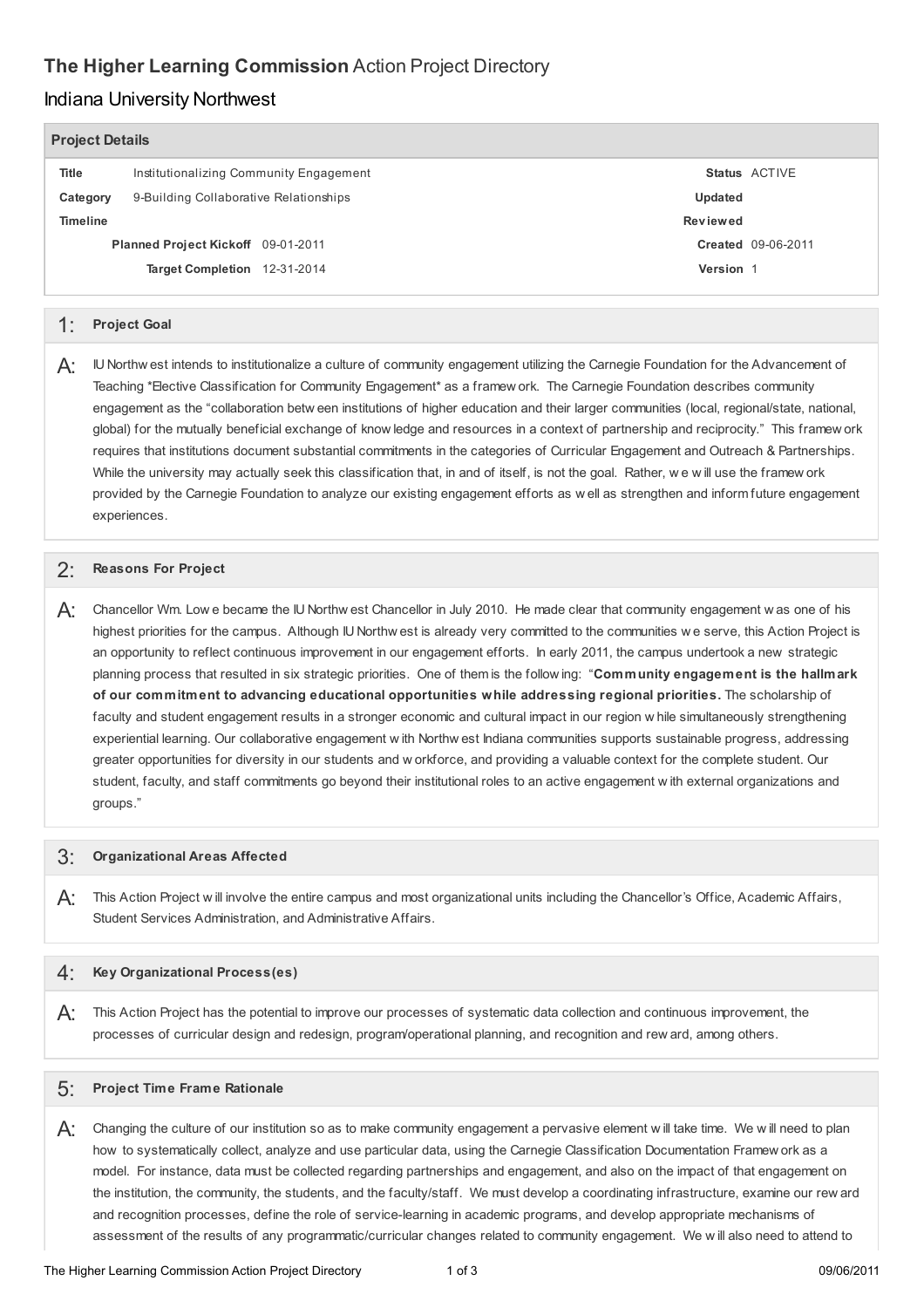our internal and external communication processes to ensure that our efforts are recognized by the communities w e serve. By the very nature of our desire to make engagement \*\*pervasive\*\* it is difficult at the outset to define every necessary milestone. An early step w ill be for the Director of our Center for Urban and Regional Excellence and our Assistant Vice Chancellor for Institutional Effectiveness and Research to assemble a coordinating team to begin examining best practices for systematically collecting and using data of the type necessary for this endeavor. This w ill include not only a review of the literature, but also possibly exploring the experiences of our peer universities and/or other universities in the state of Indiana w ho have achieved Carnegie Community Engagement Classification (California State at San Marcos, Indiana State University, University of Southern Indiana, Purdue University, and Indiana University-Purdue University at Indianapolis). Exploring how to best pervade faculty governance w ill also be a priority as faculty recognition and rew ard processes may be affected; faculty development and support for curricular and course redesign is also critical. A review of staff development and rew ard mechanisms must be done. Our first tangible milestone after the development of a coordinating infrastructure w ill be a sort of "sub-strategic" plan for the institutionalization of community engagement that makes explicit our goals/objectives, a timeline, responsible people/positions, and action steps. Our next milestone w ill be a systematic plan for the collection, analysis, and use of data for documenting the extent and impact of our engagement efforts. As w e just implemented our new General Education Program in 2010, w e w ill likely use one of our five existing learning outcomes "Ethics and Citizenship" as a stepping off point for curriculum and/or course design w here necessary and desirable.

## 6: **Project Success Monitoring**

 $\bm{\mathsf{A}}$ : We have been very successful in the past keeping the campus informed and aw are of AQIPAction Projects. In fact, simply by making an initiative an Action Project has served us w ell in focusing campus attention and effort to the initiative. We w ill publicize the Action Project on our w ebsite, in the monthly Northw est New s e-new sletter, and through the faculty and staff listserv. Additionally, w e have standing agenda items in the IU Northw est Council and in the Faculty Organization meetings related to Continuous Improvement and/or AQIP. We also w ill update the campus and the community at large via the Chancellor's w ebpage, on w hich there is a "Community Engagement" link.

## 7: **Project Outcome Measures**

 $\bm{\mathsf{A}}$ : Under the Carnegie Classification for Community Engagement the first stage of the documentation process requires institutions to provide a set of entry or foundational indicators, as supporting evidence of Institutional *Identity and Culture* and *Institutional* Commitment to community engagement. Institutional Identity and Culture, as well as Institutional Commitment are demonstrated  *when the institution successfully embraces the indicators outlined in the classification application.*

Indiana University Northwest will demonstrate the following outcomes related to making progress toward readiness to make  *application for the classification:*

- Actually developing measureable outcomes w ill be a first milestone for this project. The campus needs to examine w here w e are and w here w e need and w ant to be in terms of community engagement vis-à-vis the Carnagie Classification.
- The infrastructure and leadership of this initiative w ill be identified and created. Currently it is thought the leadership w ill be the Center for Urban and Regional Excellence (CURE). At this time CURE has an interim director w ho w ill take initial leadership of this AP.
- An inventory of all current engagement activities w ill be the first measure that w ill indicate w e are moving forw ard in a positive w ay on this project.
- Subsequently w e w ill measure the number of engagement activities; the depth and length of those activities; the number of students, faculty and staff involved in community engagement activities both w ithin and w ithout the university umbrella; etc. Additionally, w e hope that a more coordinated engagement effort w ill reduce duplicative activities and allow us to allocate our human capital in w ays that have the most benefit to the community. Additional important measures could be the hours of faculty time spent on outreach activities, annual amount of funding for outreach, number of new IU Northw est students that participated in our outreach programs.
- We already administer the NSSEevery three years, and so w ill monitor questions related to community engagement and service learning. Additionally, in spring of 2012 w e w ill administer for the first time the Faculty Survey of Student Engagement (FSSE) to get faculty perceptions of student involvement in the community.
- CURE, the Office of Marketing and Communication, and the Office of Institutional Effectiveness and Research w ill w ork together to create a meaningful assessment of our visibility and engagement
- Systematically w orking through the Carnegie Classification Documentation Framew ork as our framew ork for assessment w ill move us tow ard achievement of the goals of this A.P. This w ill include, among other things, an assessment of curricular integration.